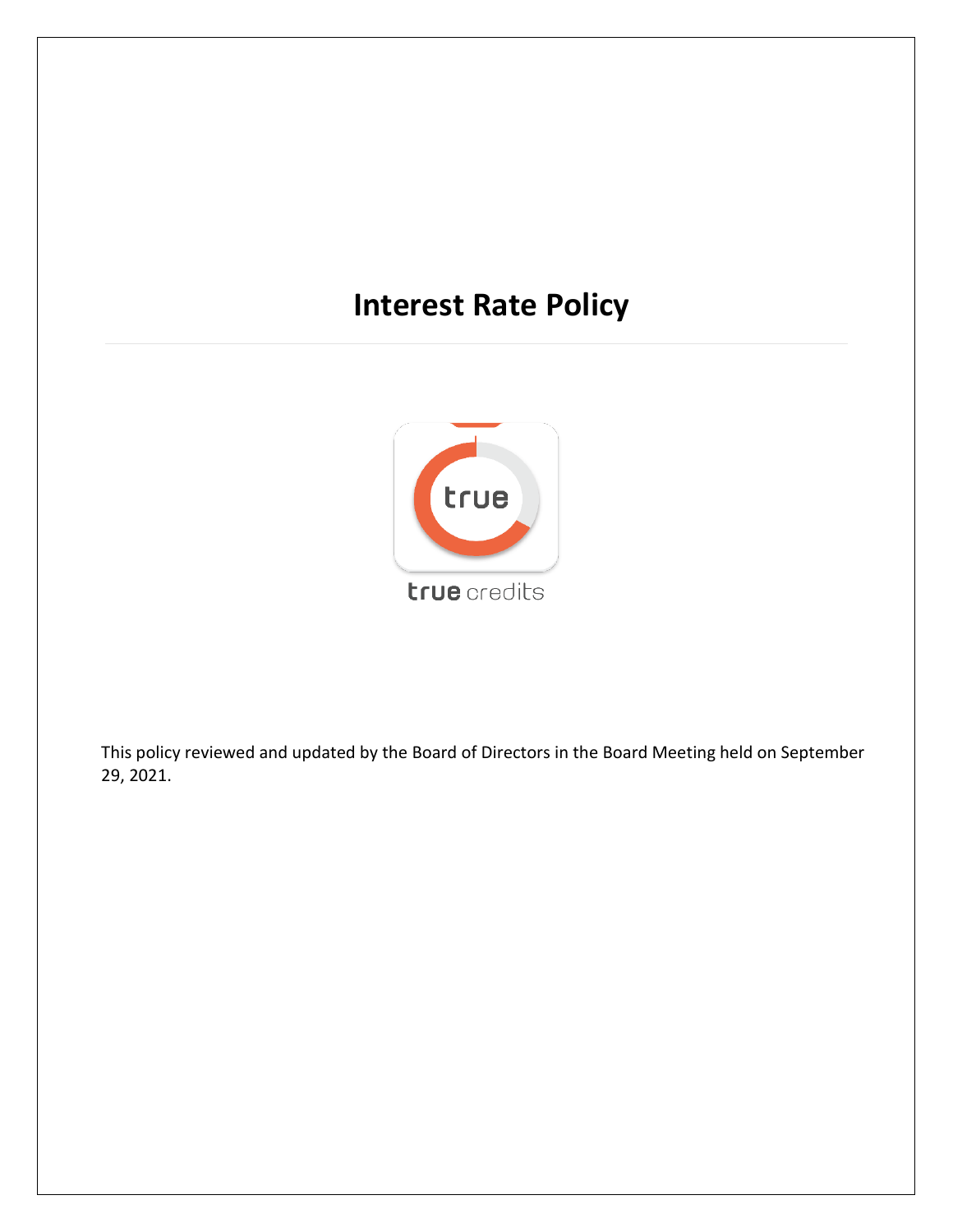## **Policy for Determining Interest Rates, Processing and Other Charges**

## **1. INTRODUCTION**

The Reserve Bank of India **("RBI")** vide its Master Direction - Non-Banking Financial Company – Non-Systemically Important Non-Deposit taking Company (Reserve Bank) Directions, 2016 advised all Non-Systemically Important Non-Deposit taking NBFCs to lay out appropriate internal principles and procedures in determining interest rates, processing fee and other charges. RBI also directed to make the policy available on the website of the NBFC, and update whenever there is a change.

The Board of Directors of True Credits Private Limited **("Company")** in their meeting held on October 25, 2019, had adopted the Interest Rate Policy **("the Policy")** in accordance with the RBI Directions earlier applicable on the Company. The same has now been revised to reflect the changes in internal policies etc.

This Policy should always be read in conjunction with extant RBI guidelines, directives, circulars and instructions.

#### **2. OBJECTIVE**

The main objectives of this Policy are to:

- (i) Ensure that interest rates are determined in a manner as to ensure long term sustainability of business by taking into account the interests of all stakeholders,
- (ii) Develop and adopt a suitable model for calculation of  $\alpha$  interest rate;
- (iii) Enable fixation of interest rates which are reasonable: both actual and perceived;
- (iv) Ensure that computation of interest is accurate, fair and transparent in line with regulatory guidelines and market practices;
- (v) Charge differential rates of interest linked to the risk factors as applicable;
- (vi) Decide on the principles, methodology and approach of charging spreads to arrive at final rates charged from customers.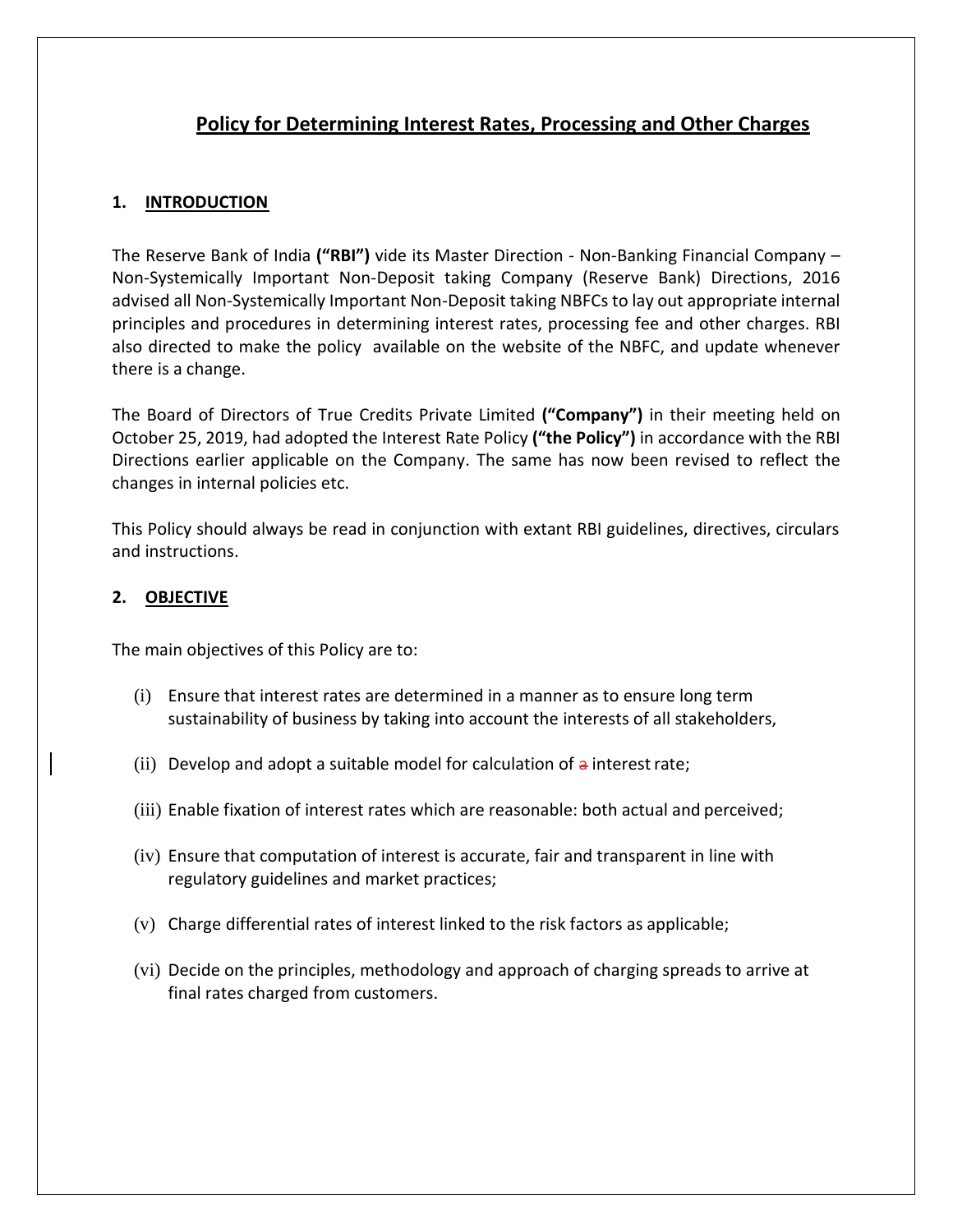## **3. ROLE OF BOARD OF DIRECTORS**

The Board of Directors shall have oversight for the interest rate Policy of the Company. In order to ensure effective implementation of the Interest Rate Policy, the Board may delegate the implementation of the Policy and its operational aspects to the Managing Director and/or Asset Liability Management Committee ("**ALCO**") as it deem fit.

Managing Director and/or ALCO shall review the Business/Loan products of the Company along with incidental matters relating thereto considering the relevant factors and make suitable changes therein as and when required.

#### **4. DETERMINATION OF INTEREST RATES ON LOANS AND CREDIT FACILITY**

The Company lends money to its customers mainly through digital platform and has various products to cater to the needs of different category of customers.

The interest rate of each product is decided from time to time, giving due consideration to the following factors:

**1. Cost of Capital :** To run the business, the Company has been infused with equity share capital in huge proportions, and accordingly the cost of such equity share capital being infused shall be taken into consideration.

**2. Weighted Average cost of Borrowing:** Since the Company borrows funds from various banks, financial institutions and other external lender(s), the weighted average borrowing cost, as well as costs incidental to those borrowings like brokerage, consultancy fees, processing fees shall be taken into consideration. The cost of borrowings varies according to market conditions thus pricing of interest rates shall be consequently impacted and decided accordingly.

**3. Risk:** Risk related to loss of credit due to short tenure of loan, nature of facility, ticket size of loan, geographical condition, customer segment, sourcing channels, stability in earnings and employment, financial position, past repayment track record with us or other lenders, external ratings of customers, credit reports, customer relationship, other existing indebtness, results from digital verifications etc.. Therefore, risk of recovery of loan shall be taken into consideration and accordingly the risk premium would be reckoned.

**4. Opex Cost:** It includes employee expenses, office and infrastructure related fixed and variable costs, operations costs, sales and marketing expenses, etc.

**5. Profit Margin:** Fair profit margin is added to arrive at the lending rate. The company may at its discretion fix different margin for different customers , considering the risk of default. All customers will however be notified of the interest payable for the loan to be availed from the company.